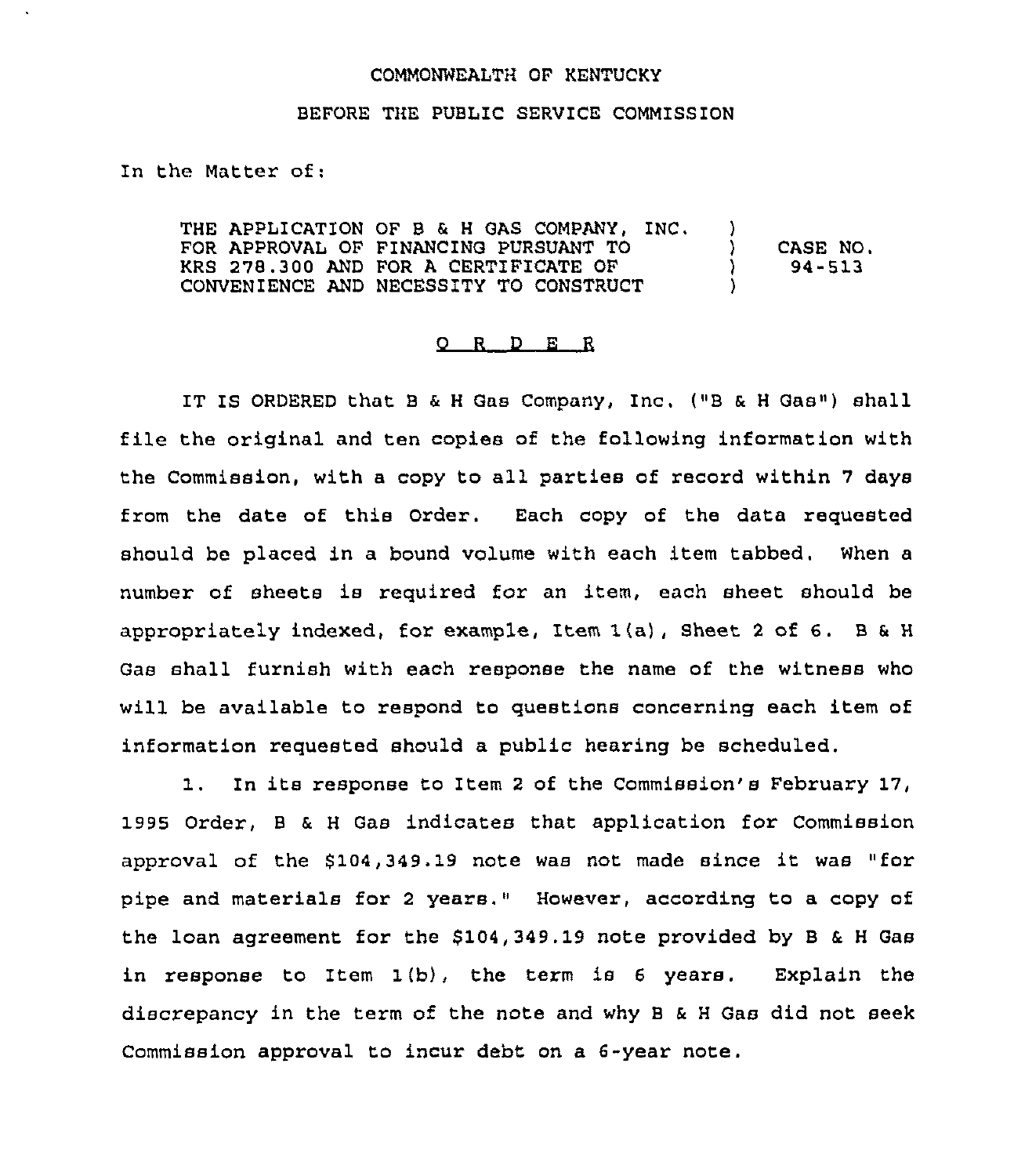2. Refer to <sup>B</sup> & <sup>H</sup> Gas's response to Item <sup>3</sup> (b) of the Commission's February 17, 1995 Order, Sheet 1 of <sup>2</sup> of the Depreciation Report.

a. Why are some meters and gas lines depreciated over 16 years and others over 12 years?

b. Why has <sup>B</sup> & <sup>H</sup> Gas not adjusted its Depreciation Report to reflect the depreciation lives for gas linea, meters and regulators adopted by the Commission and set out in Appendix <sup>B</sup> of the Commission's December 13, 1991 Order in Case No. 91-127?'.

Refer to <sup>B</sup> & <sup>H</sup> Gas's response to Item 3(d) of the Commis- $3.1$ sion's February 17, 1995 Order.

a. When was each account payable over 180 days incurred?

b. With regard to account payable - <sup>B</sup> & <sup>H</sup> Gas, \$308,227, is this the same account payable for \$98,197 in Case No. 91-127? If yes, what actions have been taken to minimize accruing additional payables as suggested in Case No. 91-127?

4. Refer to <sup>B</sup> & <sup>H</sup> Gas's response to Item 4(a) of the Commission's February 17, 1995 Order.

a. What was <sup>B</sup> & <sup>H</sup> Gas's line lose percentage in 1992, 1993, and 1994?

b. What line loss percentage does B & <sup>H</sup> Gas anticipate after completion of the proposed construction?

 $\mathbf{1}$ Case No. 91-127, Application of <sup>B</sup> & <sup>H</sup> Gas Company, Inc. for a Rate Adjustment Pursuant to the Alternative Rate Filing Procedure for Small Utilities, Order entered December 13, 1991.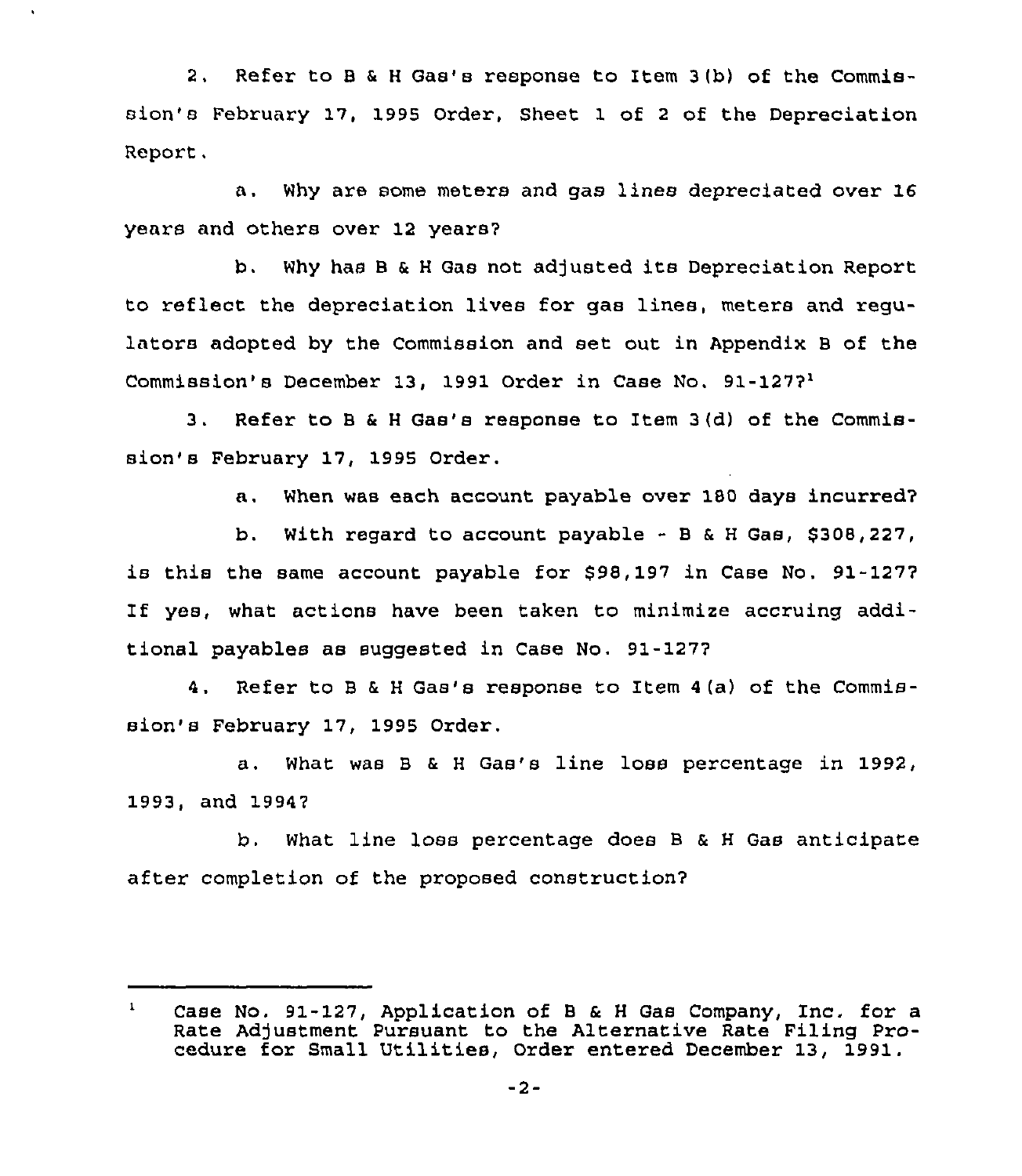c, What impact will the expected reduction in line loss have on B & H Gas's ability to pay for its gas when purchased and reduce 8 a <sup>H</sup> Gas'a accumulation of past-due gaa billa7

5. In its application filed with the Department for Local Government ("DLG"), attached and incorporated herein aa an Appendix to this Order, B & H Gas stated the annual debt service requirement per customer would be \$74.14.

a. What is B & H Gas's current annual debt service requirement per customar7

b. Will the \$74, 14 annual debt service requirment per customer be in addition to current expensoa7 Ii not, explain how expenses per customer will change if this loan is approved. Provide supporting workpapers and calculations as necessary,

c, Will 8 <sup>6</sup> <sup>H</sup> Gas be able to service the proposed DLG debt without a rate adjustment? If yes, will it also be able to begin payments on its past-due gas purchases?

6. Provide <sup>a</sup> copy of the amortization schedule for the proposed financing from DLG,

7. Provide a post-construction analysin of B & H Gas's gas plant and depreciation accounts reflecting the retirement of existing plant replaced by the new construction and the addition of new plant.

8. Provide an answer to Item 11 of the Commission's February 17, 1995 Order: Will any steel pipe remain in 8 <sup>k</sup> <sup>H</sup> Gas's system once the proposed construction is completed7

-3-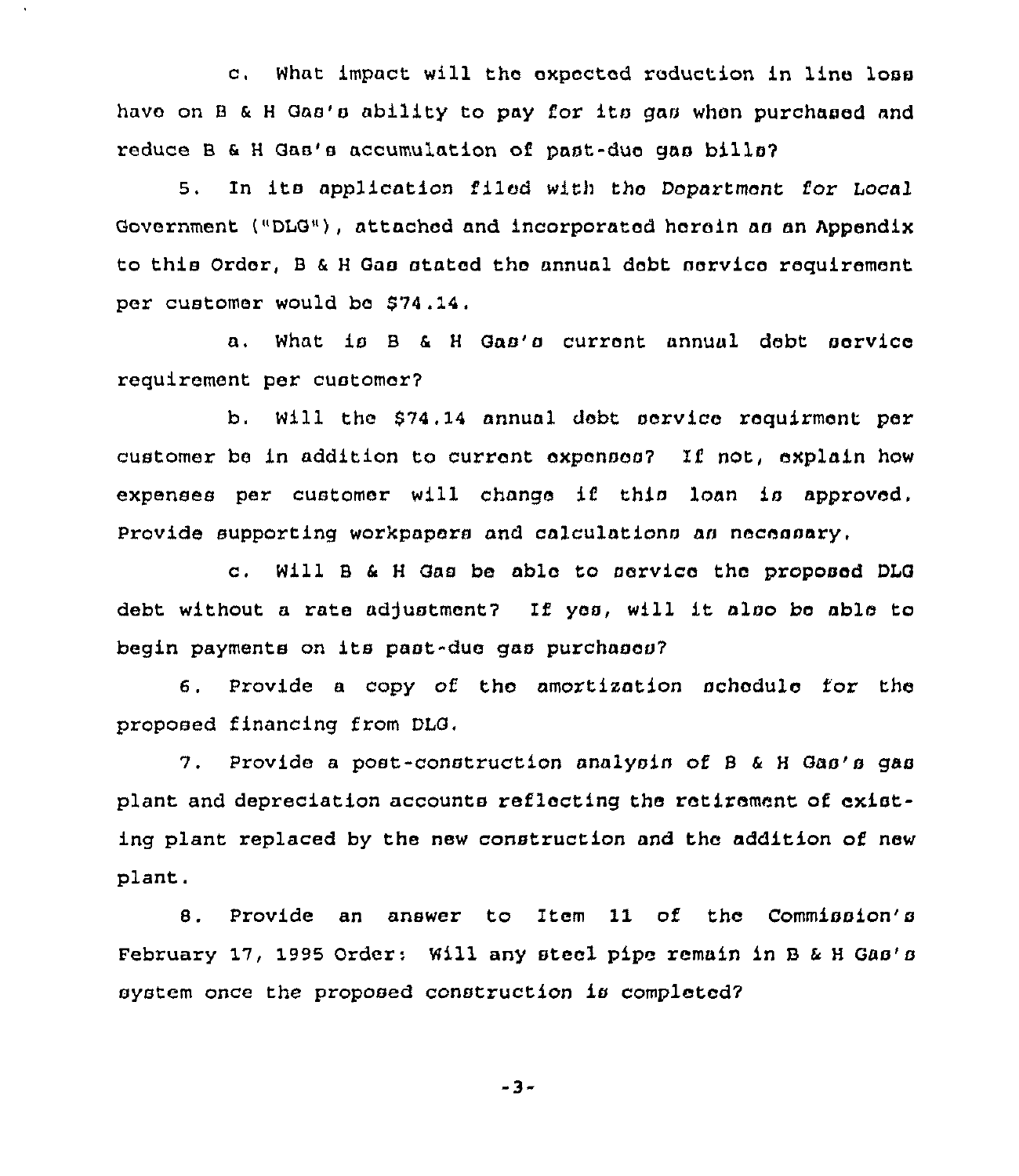Done at Frankfort, Kentucky, this 14th day of April, 1995.

PUBLIC SERVICE COMMISSION

Leading the Commission FOL

ATTEST:

**Executive Director**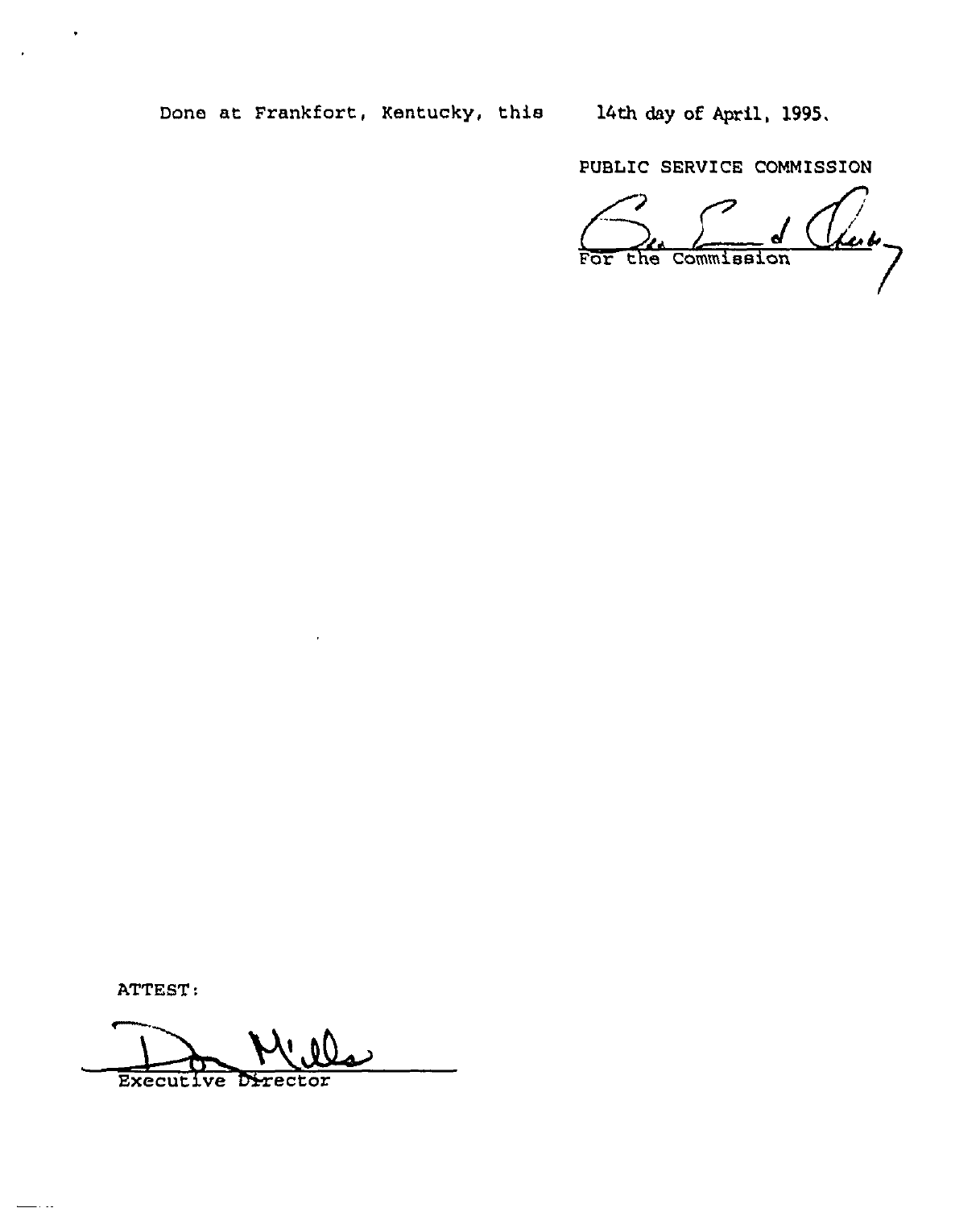# **APPENDIX** APPENDIX TO AN ORDER OF THE KENTUCKY PUBLIC SERVICE<br>COMMISSION IN CASE NO. 94-513 DATED April 14, 1995 GAS SYSTEM RESTORATION PROJECT APPLICATION FOR ASSISTANCE BY THE DEPARTMENT OF LOCAL GOVERNMENT

PECEWED

MAR 1 3 1995

بالمرابي

|                                             |                                                                                                                                                                                                                                                                                        | Date: 08/09/94 |                               |
|---------------------------------------------|----------------------------------------------------------------------------------------------------------------------------------------------------------------------------------------------------------------------------------------------------------------------------------------|----------------|-------------------------------|
|                                             | GAS COMPANY: B & H Gas Company, Inc.                                                                                                                                                                                                                                                   |                |                               |
| <b>ADDRESS:</b>                             | P.O. Box 99, Stanville, KY 41659                                                                                                                                                                                                                                                       |                |                               |
| of my knowledge.                            | I understand the terms of the model contract attached to this<br>application and realize that disbursement of loan funds will depend<br>upon approval of this application and execution of attached contract.<br>The information contained In this application is accurate to the best |                |                               |
| <b>OWNER!</b>                               |                                                                                                                                                                                                                                                                                        |                | (signed)                      |
|                                             | Bud Rife, President                                                                                                                                                                                                                                                                    |                | (name, title)                 |
| <b>MANAGER:</b>                             |                                                                                                                                                                                                                                                                                        |                | (signed)                      |
|                                             | Bud Rife, President (name, iiila)                                                                                                                                                                                                                                                      |                |                               |
| ATTEST:                                     | Suda Rife                                                                                                                                                                                                                                                                              |                | (signed)                      |
|                                             | Suda Rife, Notary Public<br>My Commission Expires 02-10-98                                                                                                                                                                                                                             |                | $\frac{1}{2}$ (notary public) |
| <b>General Description of Project</b><br>ı. |                                                                                                                                                                                                                                                                                        |                |                               |
| А.                                          | Amount of Funding Requested: \$407,588,90                                                                                                                                                                                                                                              |                |                               |
| в.                                          | Age of Systems 38-45 Years                                                                                                                                                                                                                                                             |                |                               |
|                                             | C. Feet of Pipe Needing Replacements 53,650                                                                                                                                                                                                                                            |                | <b>Total Feet</b>             |

- D. Number of Meters and Regulators Needing Replacements 318
- E. Percent Line Loss, Twelve Months Just Ended: Approximately 20%

#### H. **Legal Description of Project**

A. Provide a complete set of engineering plans for all construction work (to be used as legal description), specifying size, location and depth of piping, and the schedule to be used for construction. An additional set of plans should be submitted for approval to the Public Service Commission (PSC) or Office of Pipeline Safety as appropriate.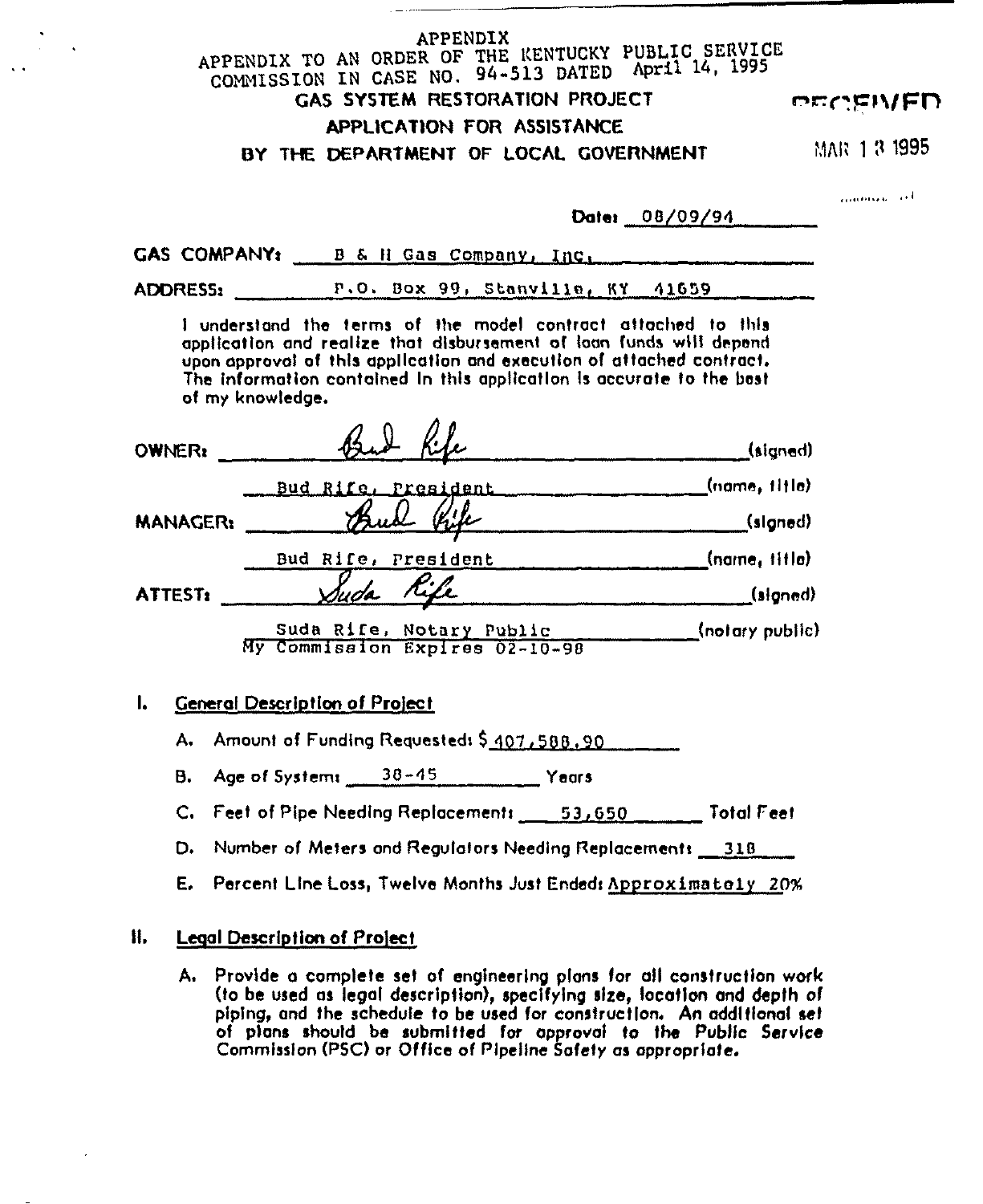B. List and describe any land, easements or other property rights to be acquired in connection with the project.

#### Proposed Use of Funds Ш.

Itemize the costs for construction and financial rehabilitation of the gas system, based upon specific plans as described in Section II above.

## **Construction**

| ۱.      | Materials (attach itemized list as exhibit)                                   | 5 70,060.90       |
|---------|-------------------------------------------------------------------------------|-------------------|
| 2.      | Labor                                                                         | 171,500.00        |
| 3.      | Lond                                                                          |                   |
| 4.      | Right-of-Way                                                                  |                   |
| 5.      | Legal                                                                         |                   |
| 6.      | Engineering                                                                   | <u>15,000.00</u>  |
| 7.      | Other (Omissions & Miscellaneous Costs                                        | <u>00.000,00</u>  |
| 8.      | Other ( River Crossings                                                       | 36,000.00         |
| 9,      | <b>Total Cost of Construction</b>                                             | 306,560,90        |
|         | In-Kind Contribution to Construction                                          |                   |
| 10.     | Materials (attach Itemized list as exhibit)                                   |                   |
| $\Pi$ . | Lobor                                                                         |                   |
| 12.     | Equipment                                                                     |                   |
| 13.     | Land                                                                          |                   |
| 14.     | Total Value of In-Kind Contribution                                           |                   |
| 15.     | Net Funding Needed for Construction<br>(total cost less in-kind contribution) | <u>306,560.90</u> |
|         | <b>Financial Rehabilitation</b>                                               |                   |

List all outstanding debts to be covered by Ioan. Attach documentation as exhibits.

| 16. | First Guaranty National Bank | 101.028.00 |
|-----|------------------------------|------------|
| 17. |                              |            |
| 18  |                              |            |
| 19. |                              |            |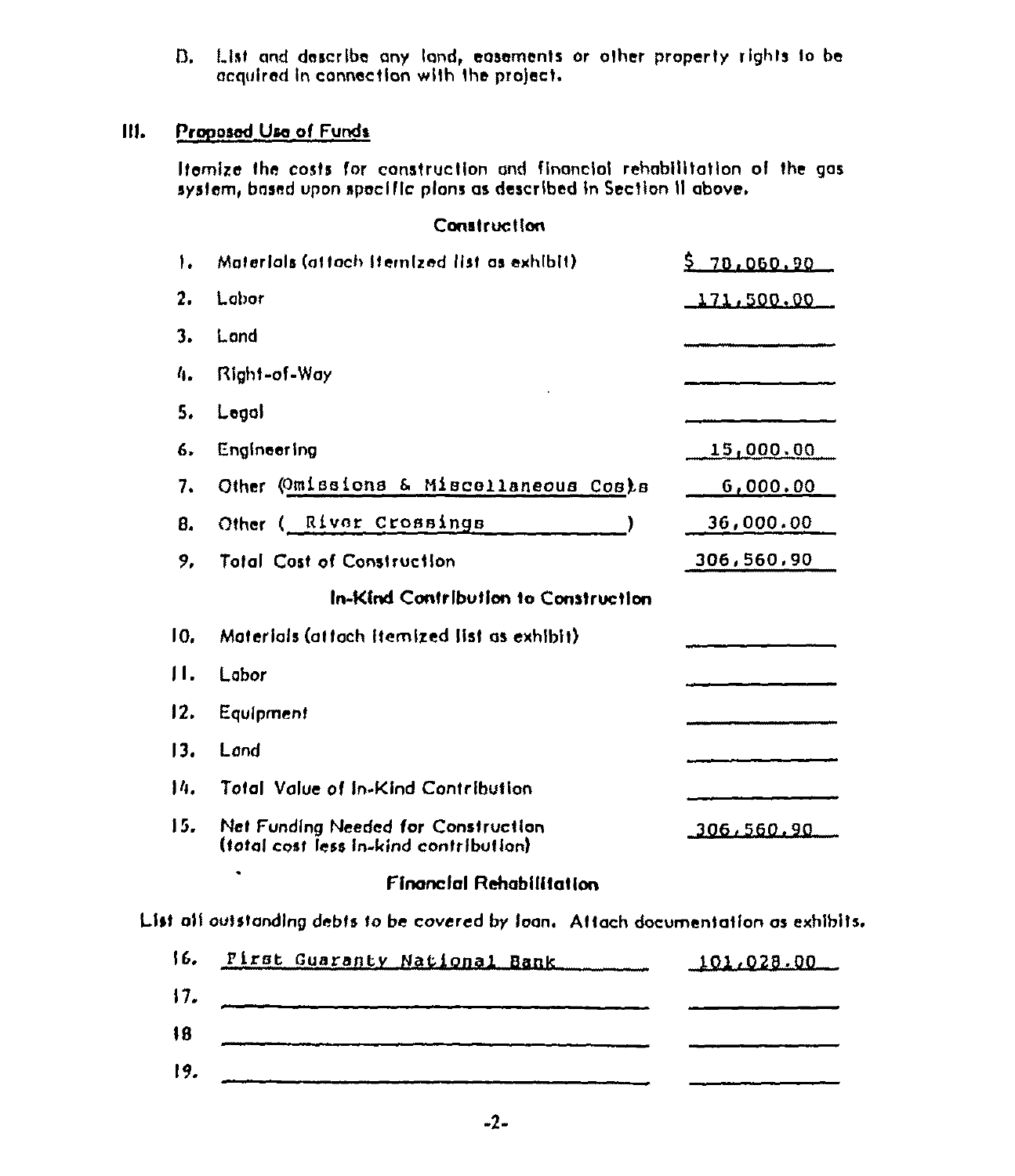| 20. |                                                                              |               |
|-----|------------------------------------------------------------------------------|---------------|
|     | 21. Total Needed for Financial Rehabilitation                                | $-101.028.00$ |
| 23. | Total Funding Needed for Construction and<br><b>Financial Rehabilitation</b> | 107,588.90    |

#### $IV.$ **Environmental Aspects of Construction**

This partially fulfills a requirement by the Economic Development Administration for environmental review by the Kentucky Natural<br>Resources and Environmental Protection Cabinet (NREPC). If any requirements are unclear, assistance may be obtained through NREPC or the Department of Local Government.

- A. Describe the possible conflict with environmentally sensitive public land.
	- $\mathbf{L}$ Number crossings of river or stream Usti 1650 feet of river and atream cronnings.
	- 2. Number of feet of pipe that will be located within the rights-ofway of existing public highways  $1400$ , faat
- в. Environmental description of the construction project.
	- Provide a scale map detailing the layout of the existing and  $\mathbf{L}$ proposed gas distribution system as it relates to the surrounding environs. A 7.5 mlnute topographic map should be used.
	- Provide a map with a scale compatible with the topographic map  $2.$ provided above (IV B (I)) delineating the base (I%) floodpigin. This may be done by incorporation of a Flood Insurance Risk Map (FIRM) issued by the Office of Federal Insurance and Hazard Mitigation, or any other flood study conducted for the area. Identify structures by location and name within the base floodplain that will be serviced by the gas distribution system.
	- $3.$ Provide a brief description of the types of land that will be affected by the proposed project. Land use categories should delineate between:
		- Residential and Commercial  $\alpha$ .
		- **Agricultural Areas** Ь.
		- Forest Land  $c_{\star}$
		- d. **Water**
		- Strip Mines, Quarries and Excavation Sites e.
		- Parks and Public Owned Land f.
		- **WetTands** a.
		- Other h.

The location and amount of area affected by each category should be identified. This requirement can be fulfilled by shading land uses on the system map or by written description.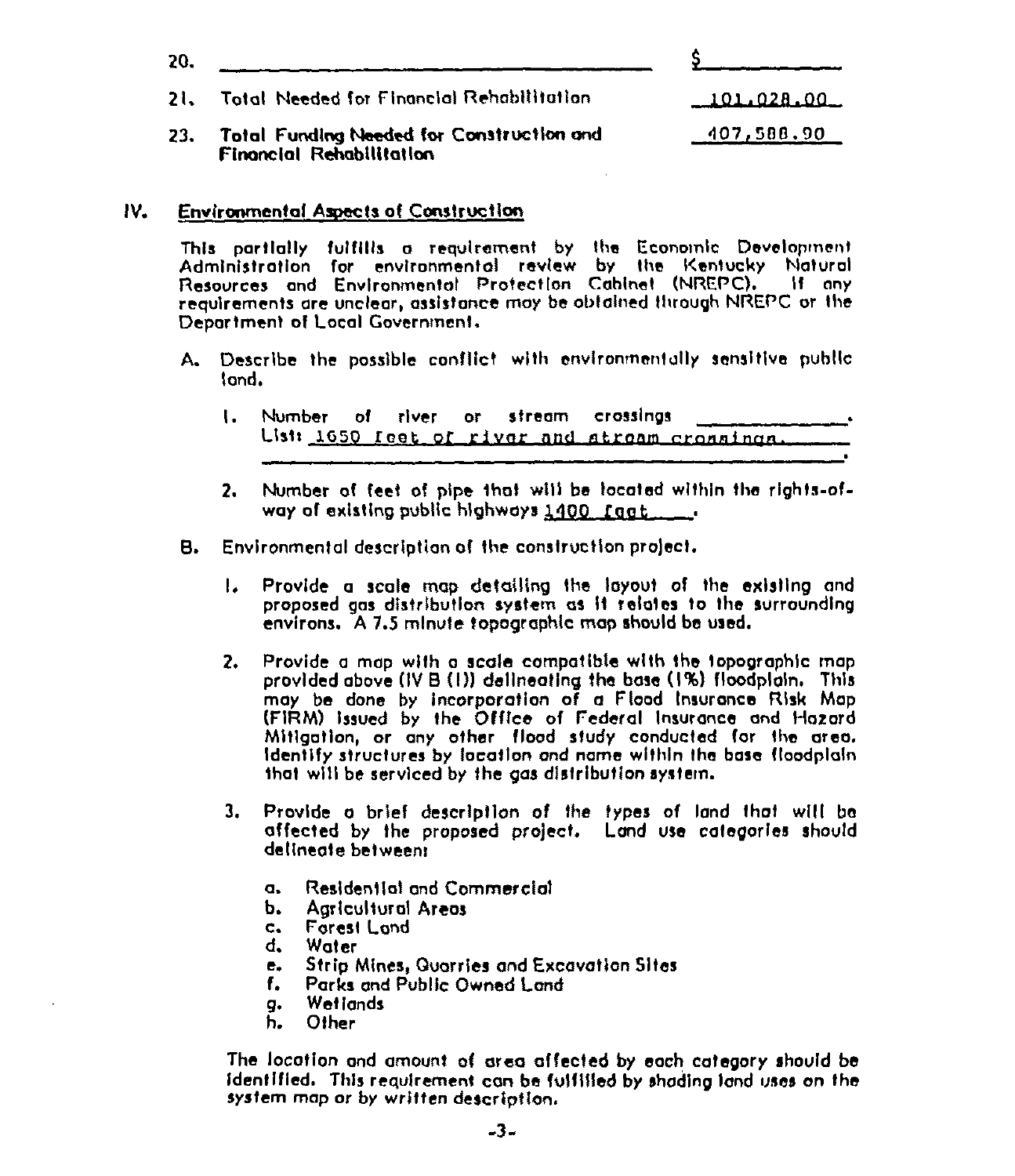#### Costs for Post-Construction Maintenance and Operations v.

Itemize the anticipated post-construction expenses necessary for А. maintaining and operating the gas system in compliance with Federal requiations as set forth in the Federal Register (CFR 191 and CFR 192) "Reaulations for the Transportation of Natural and Other Gas by Pipeline." Such estimates should include, but are not limited to, costs for preparing and submitting any required annual reports, operating and maintenance plans, emergency and public education plans; and for leakage test requirements and record keeping. These figures can be estimated through analysis of past operating expenses and anticipation of future operating costs.

| $\mathbf{L}$ | <b>Estimated Annual Legal Expenses</b>                                  | .500          |
|--------------|-------------------------------------------------------------------------|---------------|
| 2.           | <b>Estimated Annual Administrative Expenses</b>                         | <u>28,500</u> |
| з.           | <b>Estimated Annual Clerical Expenses</b>                               | <u>16,640</u> |
| 4.           | Annual Insurance Costs (See Item VI B)                                  | 9,000         |
| 5.           | <b>Estimated Annual Cost for Management Consultant</b>                  | <u>2,000</u>  |
| 6.           | <b>Estimated Other Annual Maintenance Expenses</b>                      | 8,000         |
| 7.           | <b>Estimated Cost for Annual Audits</b>                                 | 3,500         |
| 8.           | <b>Estimated Annual Capital Expenditures</b>                            | 3,500         |
|              | <b>Total Costs for Maintenance and Operations</b><br>(total from above) | \$72.640      |

#### VI. **Appurtenant Statements**

- A. Provide documentation that funding for the proposed construction has been sought from, and denied by, at least three conventional sources. Documentation should clearly reflect the reason for denial of funding.
- B. List all insurance currently carried. If the utility is not covered by performance or liability insurance, the utility should seek out and obtain estimates for said insurance and attach to this application a letter from the insurance company stating cost, terms and conditions of the coverage after reconstruction. See Model Loan Conditions for Insurance Requirements.
- C. Indicate source(s) of gas and provide evidence of reliability (longevity) of future gas supply, in years.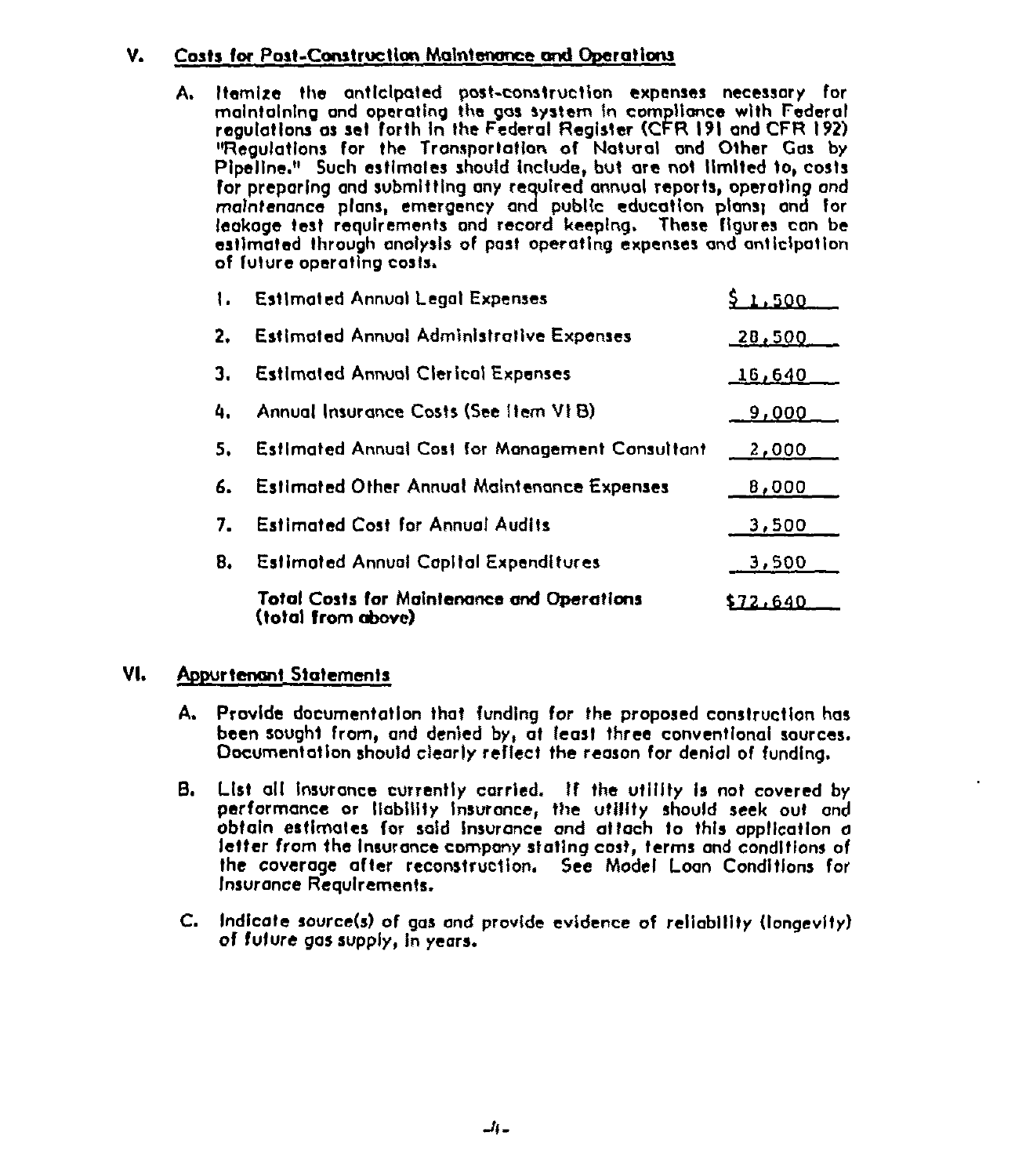#### VII. **Balance Sheet\***

|                      | Assets and Other Deblis                                                                                                        | Balance<br>First of<br>Year | Balance<br>Last of<br>Year  |
|----------------------|--------------------------------------------------------------------------------------------------------------------------------|-----------------------------|-----------------------------|
|                      | <b>Utility Plant</b>                                                                                                           |                             |                             |
| ۱.<br>2.             | Utility Plant (101-107, 114, 116)<br>Lessi Accumulated Provision for Depreciation.                                             | <u>5273,276</u><br>115,753  | <u>5 273,555</u><br>149.110 |
| 3.                   | Depletion and Amortization (110)<br><b>Net Utility Plant</b>                                                                   | 157,523                     | 124,445                     |
|                      | Other Property and Investments                                                                                                 |                             |                             |
| 4.<br>5.<br>6.<br>7. | Non-Utility Property - Net $(12)$ -122)<br>Other Investments (124)<br>Special Funds (125)                                      | $\overline{25}$             | 2757                        |
|                      | Total Other Property and Investments<br><b>Current and Accrued Assets</b>                                                      | 75                          | 2757                        |
| $\mathbf{a}$ .       |                                                                                                                                |                             |                             |
| 9.<br>10.            | Cash and Working Funds (131)<br>Temporary Cash Investments (132)<br>Notes Receivable (141)                                     | 2751                        | 2139                        |
| 11.<br>12.           | Customer Accounts Receivable (142)<br>Other Accounts Receivable (143)                                                          | 20,070                      | 28,947                      |
| 13.                  | Accumulated Provision for Uncollectible<br>Accounts-Credit (144)                                                               |                             |                             |
| 14.<br>15.<br>16.    | Materials and Supplies (150)<br>Gas Stored Underground (164)<br>Prepayments (165)                                              | 2421                        |                             |
| 17.<br>18.           | Other Current and Accrued Assets (170)<br><b>Total Current and Accrued Assets</b>                                              | 33,242                      | 31,006                      |
|                      | Deforred Debits                                                                                                                |                             |                             |
| 19.<br>20.           | Unamortized Debt Expense (181)<br><b>Extraordinary Property Losses (182)</b>                                                   |                             |                             |
| 21.<br>22.           | Other Deferred Debits (183)<br>Deferred Losses from Disposition of Utility                                                     |                             |                             |
| 23,                  | <b>Plant (187)</b>                                                                                                             |                             |                             |
| 24.<br>25.           | Unamortized Loss on Reacquired Debt (189)<br>Accumulated Deferred Incorne Taxes (190)<br>Unrecovered Purchased Gas Costs (191) |                             |                             |
| 26.<br>27.           | <b>Total Deferred Debits</b><br>TOTAL ASSETS AND OTHER DEBITS                                                                  | -0-<br>190 <del>.7</del> 90 | $-0-$<br>158,208            |

\*Financial schedules are keyed to the "Accounting and Reporting Requirements for Natural<br>Gas Companies" as promulgated by the Federal Energy Regulatory Commission and adopted<br>by the Kentucky Public Service Commission.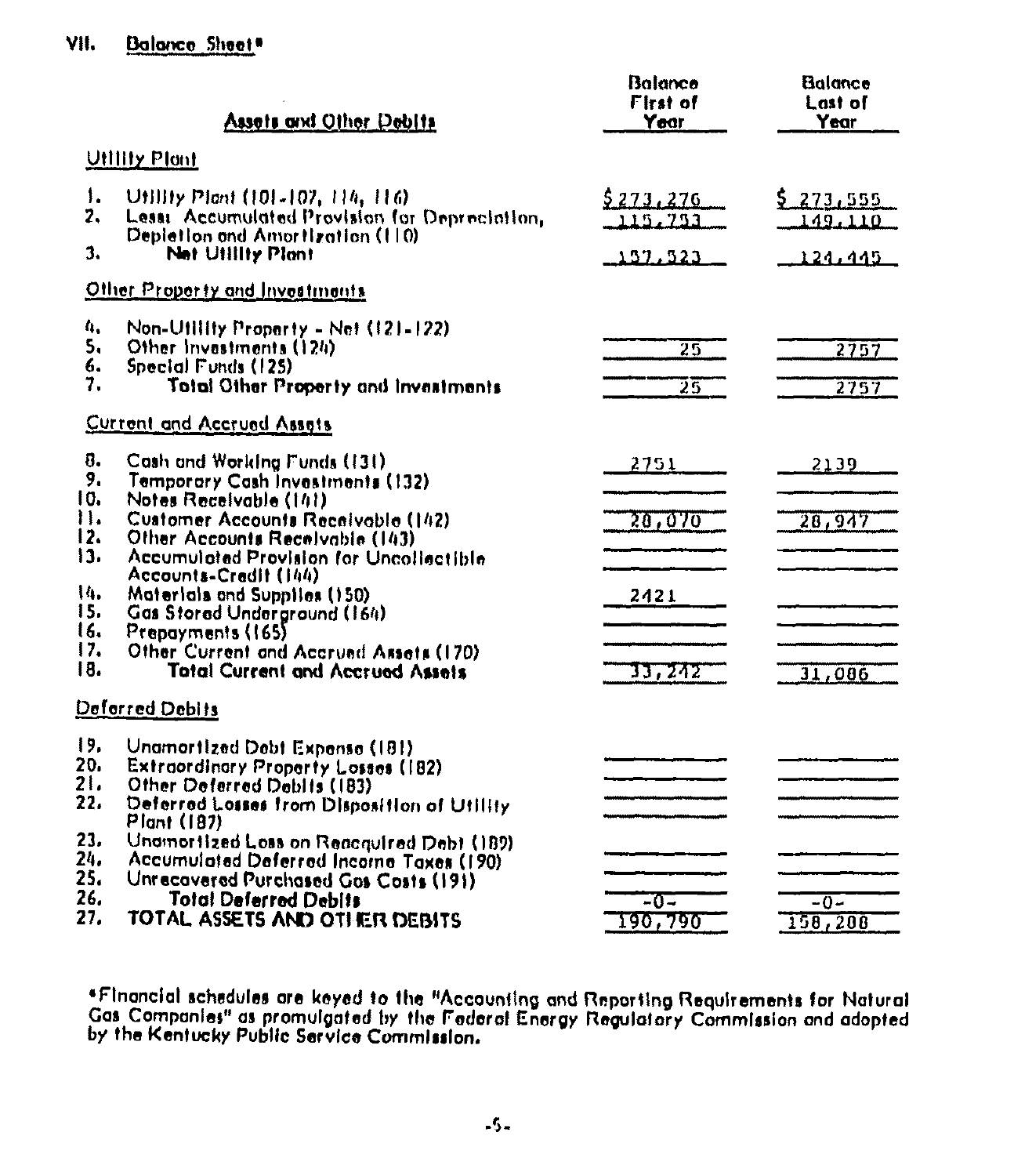|                                                             | Liabilities and Other Credits                                                                                                                                                                                                                                                                                                                                    | Balance<br>First of<br>Year                   | Balance<br>Last of<br>Year              |
|-------------------------------------------------------------|------------------------------------------------------------------------------------------------------------------------------------------------------------------------------------------------------------------------------------------------------------------------------------------------------------------------------------------------------------------|-----------------------------------------------|-----------------------------------------|
|                                                             | <u> Proprietary Capital</u>                                                                                                                                                                                                                                                                                                                                      |                                               |                                         |
| ۱,<br>2.<br>3.<br>Λ.<br>5.<br>6.<br>7.<br>8.<br>9.<br>10.   | Common Capital Stock (201)<br><b>Proferred Capital Stock (204)</b><br>Other Pald-In Capital (207)<br>Discount on Capital Stock (213)<br>Copital Stock Expense (214)<br>Appropriated Retained Earnings (215)<br>Unappropriated Retained Earnings (216)<br>Reacquired Capital Stock (217)<br>Noncorporate Proprietorship (218)<br><b>Total Proprietary Capital</b> | 0.000<br>(325, 036)<br>(317, 036)             | 5_<br>8,000<br>(398, 183)<br>(390, 183) |
|                                                             | Long-Term Debt*                                                                                                                                                                                                                                                                                                                                                  |                                               |                                         |
| $\mathbf{H}$<br>12.<br>13.<br>14.                           | Bonds (221)<br>Advances from Associated Companies (223)<br>Other Long-Term Debt (224)<br>Total Long-Term Debt                                                                                                                                                                                                                                                    | 56.201<br>56,281                              | <u>40,855</u><br>40.055                 |
|                                                             | Current and Accrued Liabilities                                                                                                                                                                                                                                                                                                                                  |                                               |                                         |
| 15.<br>16.<br>17.<br>18.<br>19.<br>20.<br>21.<br>22.<br>23. | Notes Payable (231)*<br>Accounts Payable (232)<br>Notes Payable to Associated Companies (233)<br>Accounts Payable to Associated Companies (234)<br><b>Customer Deposits (235)</b><br><b>Taxes Accrued (236)</b><br>Interest Accrued (237)*<br>Other Current and Accrued Liabilities (238)<br><b>Total Current and Accrued Liabilities</b>                        | 435,404<br>12,751<br>3.008<br>302<br>451, 545 | 490,507<br>12,752<br>1.327<br>507,585   |
|                                                             | Deferred Credits                                                                                                                                                                                                                                                                                                                                                 |                                               |                                         |
| 24.<br>25.<br>26.<br>27.<br>28.                             | <b>Customer Advances for Construction (252)</b><br>Other Deferred Credits (253)<br>Accumulated Deferred Investment Tax Credits (255)<br>Accumulated Deferred Income Taxes (281-283)<br><b>Total Deferred Credits</b>                                                                                                                                             | -0-                                           | $-0-$                                   |
|                                                             | <b>Operating Reserves</b>                                                                                                                                                                                                                                                                                                                                        |                                               |                                         |
| 29.<br>30.<br>31.<br>32.<br>33.<br>34.                      | Property Insurance Reserve (261)<br>Injuries and Damages Reserve (262)<br>Pensions and Benefits Reserve (263)<br>Miscellaneous Operating Reserves (265)<br><b>Total Operating Reserves</b><br>TOTAL LIABILITIEŠ AND OTHER CREDITS                                                                                                                                | $-0-$<br>190.790                              | دΩ=<br>158,288                          |

\*Hemize on attached Supplemental Schedule.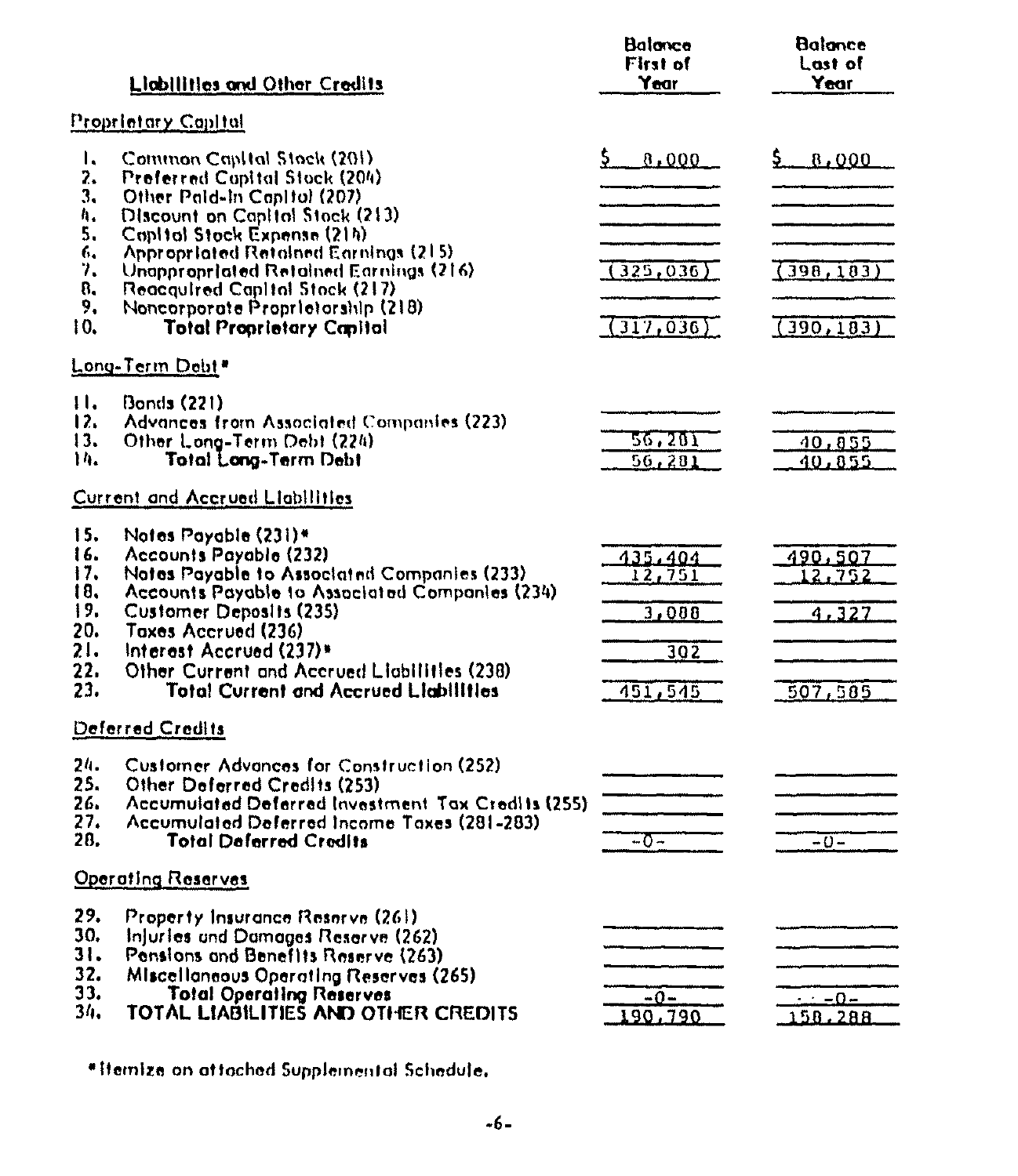#### VIII. Statement of Income for the Year

 $\ddot{\phantom{a}}$ 

| Residential Sales (480)<br>۱.<br>9130.576<br>Commercial and Industrial Sales (481)<br>2.<br>33,391<br>3.<br>Interdepartmental Sales (484)<br>4.<br><b>Total Sales to Ultimate Consumers</b><br>171,967<br>5.<br>Sales for Resale (483)<br><b>Total Gas Service Revenues</b><br>6.<br>171,967<br>Other Operating Revenues<br>7.<br>Forfelted Discounts (487)<br>8.<br>Miscellaneous Service Revenues (488)<br>1,249<br>9.<br>Revenues from Transportation of Gas of Others (489)<br>10.<br>Revenues from Natural Gas Processed by Others (491)<br>$H_{\bullet}$<br>Rent from Gas Property (493)<br>12.<br>Other Gas Revenues (495)<br>13.<br><b>Total Other Operating Revenues</b><br>1, 249<br>$\mathbf{a}$<br><b>Total Gas Operating Revenues</b><br>173, 216<br><u> Operating Expenses</u><br>15.<br>Total Gas Operation and Maintenance Expenses*<br>195,706<br>16.<br>Depreciation and Depletion Expense (403)<br>29,847<br>17.<br>Amortization Expense (404-407)<br>3,510<br>18.<br>Taxes Other Than Income Taxes (408.1)<br>9,550<br>19.<br>Total Income Taxes - Utility Operations<br>20.<br><b>Total Gas Operating Expenses</b><br>230,013<br>21.<br><b>NET OPERATING INCOME</b><br>(65,397)<br>Other Income<br>22.<br>Nonutility income $(415-418)$<br>23.<br>Interest and Dividend Income (419)<br>24.<br>Miscellaneous Nonoperating Income (421)<br>25.<br>Other Accounts (Specify Account Number and Title):<br>26.<br><b>Total Other Income</b><br>$-0-$<br>Other Deductions<br>27,<br>Interest on Long-Term Debt (427)<br>7,750<br>28.<br>Amortization of Debt Discount and Expense (428)<br>29.<br>Nonutility Deductions (426.1 - 426.5)<br>30.<br>Other Interest Expense (431)<br>31.<br>Total Income Taxes - Nonutility Operations<br>32.<br>Other Accounts (Specify Account Number and Title):<br>33.<br>Taxes Other than Income Taxes (408.2)<br>34.<br><b>Total Other Deductions</b><br>7,750<br>35.<br><b>NET INCOME</b><br>(73, 147) | Account<br><b>Operating Revenues</b> | Amount |
|------------------------------------------------------------------------------------------------------------------------------------------------------------------------------------------------------------------------------------------------------------------------------------------------------------------------------------------------------------------------------------------------------------------------------------------------------------------------------------------------------------------------------------------------------------------------------------------------------------------------------------------------------------------------------------------------------------------------------------------------------------------------------------------------------------------------------------------------------------------------------------------------------------------------------------------------------------------------------------------------------------------------------------------------------------------------------------------------------------------------------------------------------------------------------------------------------------------------------------------------------------------------------------------------------------------------------------------------------------------------------------------------------------------------------------------------------------------------------------------------------------------------------------------------------------------------------------------------------------------------------------------------------------------------------------------------------------------------------------------------------------------------------------------------------------------------------------------------------------------------------------------------------------------------------------------------------------|--------------------------------------|--------|
|                                                                                                                                                                                                                                                                                                                                                                                                                                                                                                                                                                                                                                                                                                                                                                                                                                                                                                                                                                                                                                                                                                                                                                                                                                                                                                                                                                                                                                                                                                                                                                                                                                                                                                                                                                                                                                                                                                                                                            |                                      |        |
|                                                                                                                                                                                                                                                                                                                                                                                                                                                                                                                                                                                                                                                                                                                                                                                                                                                                                                                                                                                                                                                                                                                                                                                                                                                                                                                                                                                                                                                                                                                                                                                                                                                                                                                                                                                                                                                                                                                                                            |                                      |        |
|                                                                                                                                                                                                                                                                                                                                                                                                                                                                                                                                                                                                                                                                                                                                                                                                                                                                                                                                                                                                                                                                                                                                                                                                                                                                                                                                                                                                                                                                                                                                                                                                                                                                                                                                                                                                                                                                                                                                                            |                                      |        |
|                                                                                                                                                                                                                                                                                                                                                                                                                                                                                                                                                                                                                                                                                                                                                                                                                                                                                                                                                                                                                                                                                                                                                                                                                                                                                                                                                                                                                                                                                                                                                                                                                                                                                                                                                                                                                                                                                                                                                            |                                      |        |
|                                                                                                                                                                                                                                                                                                                                                                                                                                                                                                                                                                                                                                                                                                                                                                                                                                                                                                                                                                                                                                                                                                                                                                                                                                                                                                                                                                                                                                                                                                                                                                                                                                                                                                                                                                                                                                                                                                                                                            |                                      |        |
|                                                                                                                                                                                                                                                                                                                                                                                                                                                                                                                                                                                                                                                                                                                                                                                                                                                                                                                                                                                                                                                                                                                                                                                                                                                                                                                                                                                                                                                                                                                                                                                                                                                                                                                                                                                                                                                                                                                                                            |                                      |        |
|                                                                                                                                                                                                                                                                                                                                                                                                                                                                                                                                                                                                                                                                                                                                                                                                                                                                                                                                                                                                                                                                                                                                                                                                                                                                                                                                                                                                                                                                                                                                                                                                                                                                                                                                                                                                                                                                                                                                                            |                                      |        |
|                                                                                                                                                                                                                                                                                                                                                                                                                                                                                                                                                                                                                                                                                                                                                                                                                                                                                                                                                                                                                                                                                                                                                                                                                                                                                                                                                                                                                                                                                                                                                                                                                                                                                                                                                                                                                                                                                                                                                            |                                      |        |
|                                                                                                                                                                                                                                                                                                                                                                                                                                                                                                                                                                                                                                                                                                                                                                                                                                                                                                                                                                                                                                                                                                                                                                                                                                                                                                                                                                                                                                                                                                                                                                                                                                                                                                                                                                                                                                                                                                                                                            |                                      |        |
|                                                                                                                                                                                                                                                                                                                                                                                                                                                                                                                                                                                                                                                                                                                                                                                                                                                                                                                                                                                                                                                                                                                                                                                                                                                                                                                                                                                                                                                                                                                                                                                                                                                                                                                                                                                                                                                                                                                                                            |                                      |        |
|                                                                                                                                                                                                                                                                                                                                                                                                                                                                                                                                                                                                                                                                                                                                                                                                                                                                                                                                                                                                                                                                                                                                                                                                                                                                                                                                                                                                                                                                                                                                                                                                                                                                                                                                                                                                                                                                                                                                                            |                                      |        |

\*Itemize on attached Supplemental Schedule.

 $\overline{f}$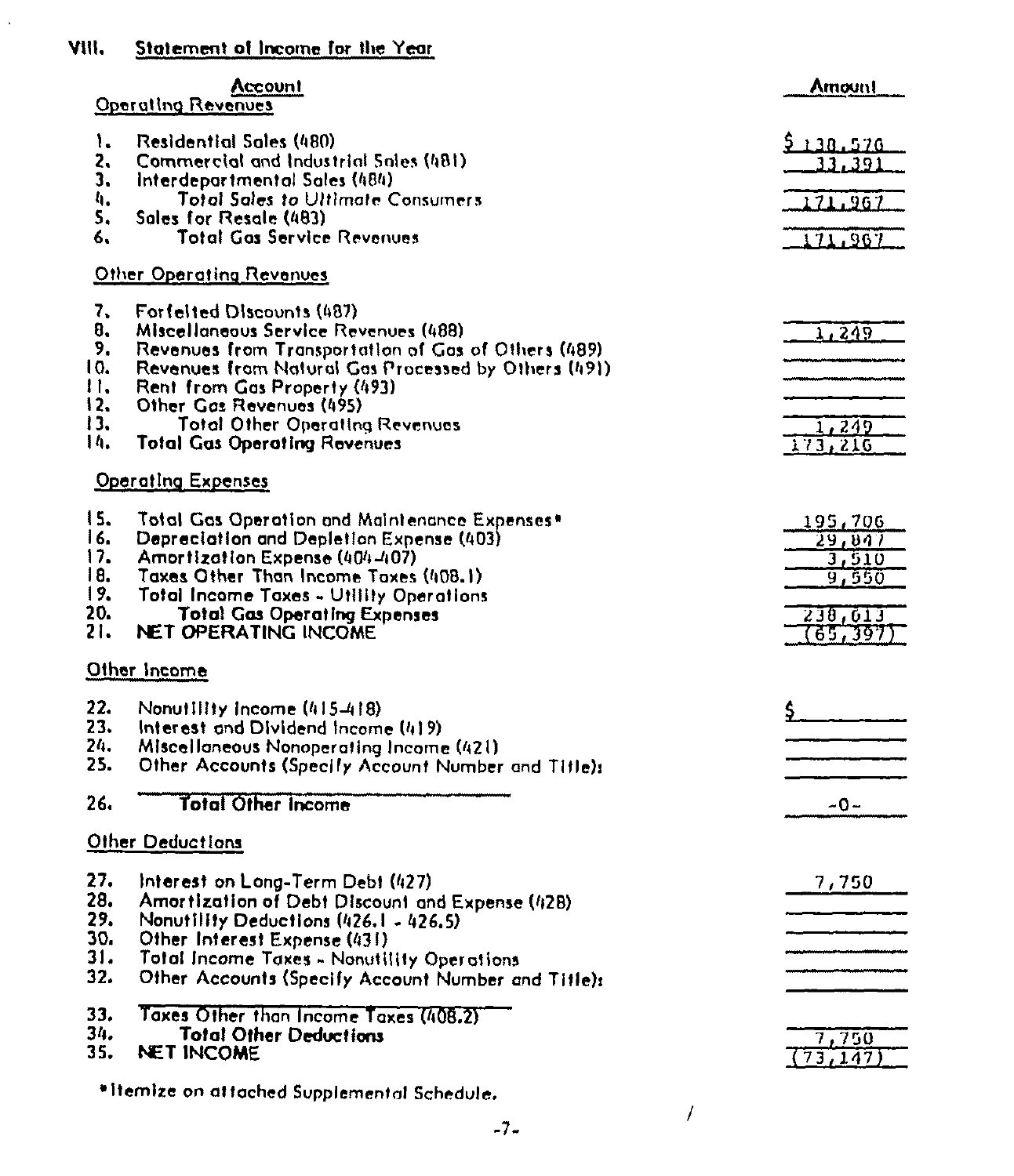# IX. Operating Statistics

|                 |                                                                                                                   | Gas Volume - Mcf            |                                    |                                                         |                                                        |                                                             |  |
|-----------------|-------------------------------------------------------------------------------------------------------------------|-----------------------------|------------------------------------|---------------------------------------------------------|--------------------------------------------------------|-------------------------------------------------------------|--|
|                 |                                                                                                                   | Current                     | Month (June) 93-94                 | <b>2 Months Ended</b><br>$02 - 93$                      |                                                        |                                                             |  |
|                 | <b>Gas Purchased</b>                                                                                              | Last<br>Year                | कार<br>Year                        | Last<br>Year                                            | This<br>Year                                           | <b>Cost Per Mcf</b><br><b>Current</b>                       |  |
|                 | Suppliers B&S Oil &<br><u> Gas Company</u>                                                                        | 909                         | 896                                | 16, 245                                                 | 27,996                                                 | 3.65                                                        |  |
| 2.              | Suppliers KY W.Va.<br>$Q$ an $CQ$ , $\overline{a}$<br>Equitable                                                   | 0                           | 3                                  | 771                                                     | 824                                                    | 3.95                                                        |  |
| $J_{\bullet}$   | Resources<br><b>Total Purchased</b>                                                                               | 909                         | 899                                | 17,016                                                  | 28, 820                                                | 3.00<br>(Average)                                           |  |
|                 | 4. Local Production                                                                                               |                             |                                    |                                                         |                                                        |                                                             |  |
|                 | <b>Gas Sold</b>                                                                                                   |                             |                                    |                                                         |                                                        | Average<br>Rate Per Mcl<br>Current                          |  |
| 7.<br>8.<br>10. | Residential<br>Commercial<br>Industrial<br><b>Total Sold</b><br>Gas Used by Company<br><b>Gos Unaccounted For</b> | 390<br>507<br>507<br>402(a) | 454<br>167<br>621<br>621<br>270(n) | 22.518<br>4,819<br>27,337<br>27,337<br><u>19,679(a)</u> | 22.160<br>5.659<br>27,019<br>27.819<br><u>( م) ۵۵۱</u> | 17.16 (lana<br>than .30)<br>\$5.18 (mare<br><u>than 30)</u> |  |
|                 | (a) Leakage and broken lines                                                                                      |                             |                                    |                                                         |                                                        |                                                             |  |

|                                                                                                    | <b>End of Year</b> |           |  |
|----------------------------------------------------------------------------------------------------|--------------------|-----------|--|
| Number of Customers                                                                                | Last Year          | This Year |  |
| II。Residential (480):<br>2. Commercial and industrial (481).<br>13. Interdepartmental Sales (484). | 300                | 300       |  |
| M.<br>Total - Ultimate Consumer<br>15. Sales for Resale (483).                                     |                    |           |  |
| 16. Total Gas Service Customers.                                                                   |                    | ว 1 ก     |  |

|        |                                                     | 12 Months Ended ( $92-97$ ) |           |  |  |
|--------|-----------------------------------------------------|-----------------------------|-----------|--|--|
|        | Average Consumption Per Customer (Mcf)              | Last Year                   | This Year |  |  |
|        | 17. Residential<br>18. Commercial and industrial    | 75.06<br>267.72             | - 73.86   |  |  |
|        | 19. Interdepartmental Sales<br>20. Sales for Resale |                             |           |  |  |
| $-21.$ | Total                                               | 342.78                      | 388.24    |  |  |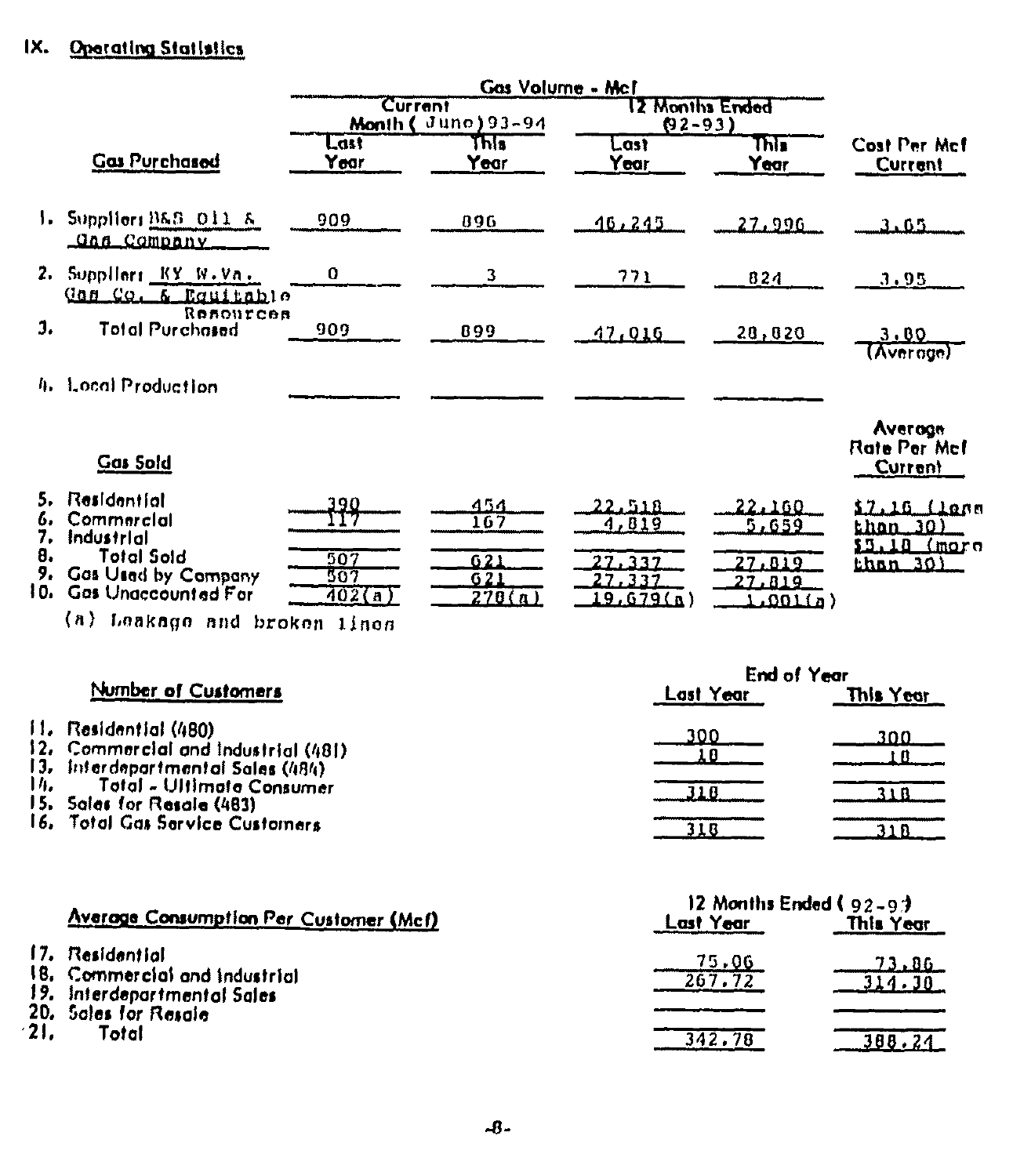## X. Supplemental Schedules

# Long-Term Debt

 $\lambda$ 

|                      | List Each Original Issue<br>Amount, Class and Series<br>of Obligation:                                                                                                                                                                                                                                                                                                                       | Dute<br>of<br>issue                                    | Date<br>оf<br>Maturity | Outstanding<br>Per Balance<br><b>Shoot</b> |                                 | Ruta                                              | Interest<br>For the Year<br>Amount            |
|----------------------|----------------------------------------------------------------------------------------------------------------------------------------------------------------------------------------------------------------------------------------------------------------------------------------------------------------------------------------------------------------------------------------------|--------------------------------------------------------|------------------------|--------------------------------------------|---------------------------------|---------------------------------------------------|-----------------------------------------------|
| 3,                   | 1.*Eirst Guaranty<br>2. National Dank                                                                                                                                                                                                                                                                                                                                                        | $3 - 25 - 94$                                          |                        | 104.349.19                                 |                                 | $23 -$                                            |                                               |
| Λ,<br>5,<br>6,       | First Guaranty<br>National Dank<br>Total (to page 6)                                                                                                                                                                                                                                                                                                                                         | $5 - 20 - 89$                                          |                        | 10.885<br>10.005                           |                                 | الالأحللك                                         | Z. 250.<br>7.750                              |
|                      | Notes Payable<br>Name of Payee                                                                                                                                                                                                                                                                                                                                                               | Date of<br>Note                                        |                        | Date of<br>Maturity                        | Interest<br>Rate                |                                                   | <b>Balance End</b><br>of Year                 |
| I.<br>2.<br>3.<br>4, | .<br>Militar ny taona 2008–2014. Ilay kaominina dia kaominina mpikambana amin'ny fivondronan-kaominin'i Nord-Afrika<br>.<br>I Waldemaan in dipungkalah berpanya di Pale Tina dan Lumpaten di Pale Pale Pale Pale.                                                                                                                                                                            |                                                        |                        |                                            | and a company of the company of |                                                   |                                               |
| 5.<br>б.             | Tatal (to page 6)                                                                                                                                                                                                                                                                                                                                                                            |                                                        |                        |                                            |                                 |                                                   |                                               |
|                      | <b>Interest Accrued</b>                                                                                                                                                                                                                                                                                                                                                                      |                                                        |                        |                                            |                                 |                                                   |                                               |
|                      | Description of Obligation                                                                                                                                                                                                                                                                                                                                                                    | Int. Accrued<br><b>Balance</b><br><b>First of Year</b> |                        | Int. Accruad<br>During<br>Year             | Int. Paid<br>During<br>Year     |                                                   | Int. Accrued<br>Bolance<br><b>End of Year</b> |
| ۱.<br>2.<br>3.<br>4. | First Guaranty<br>National Bank                                                                                                                                                                                                                                                                                                                                                              | 302                                                    |                        | 7,750                                      | 0.052                           |                                                   | $-0-$                                         |
| 5.<br>6.             | Total (to page 6)                                                                                                                                                                                                                                                                                                                                                                            | ᠊ᠶᢆ᠔᠌᠌                                                 |                        | 7.750                                      | 87052                           |                                                   | $-0-$                                         |
|                      | Operation and Maintenance Expenses                                                                                                                                                                                                                                                                                                                                                           |                                                        |                        |                                            |                                 | Amount                                            |                                               |
| 6.<br>9.<br>0.       | 1. Manufactured Gas Production (700-706)<br>2. Natural Gas Production and Gathering (710-719)<br>3. Exploration and Development Expenses (720-737)<br>4. Storage Expenses (740-747)<br>Gos Supply Expenses (730-736)<br>Transmission Expenses (750-757)<br>7. Distribution Expenses (760-769)<br>8. Customer Accounts Expense (901-904)<br>Customer Service and Informational Expenses (907) |                                                        |                        |                                            |                                 | <u> 105.409</u><br>994<br><u>40,000</u><br>10,124 |                                               |
| п.                   | Administrative and General Expenses (920-935)<br>Total Gas Operation and Maintenance Expenses (to page 7)                                                                                                                                                                                                                                                                                    |                                                        |                        |                                            |                                 | 20,433<br><u>195,706</u>                          |                                               |

\*Refinanced for maintenance of gas lines that needed immediate repair.